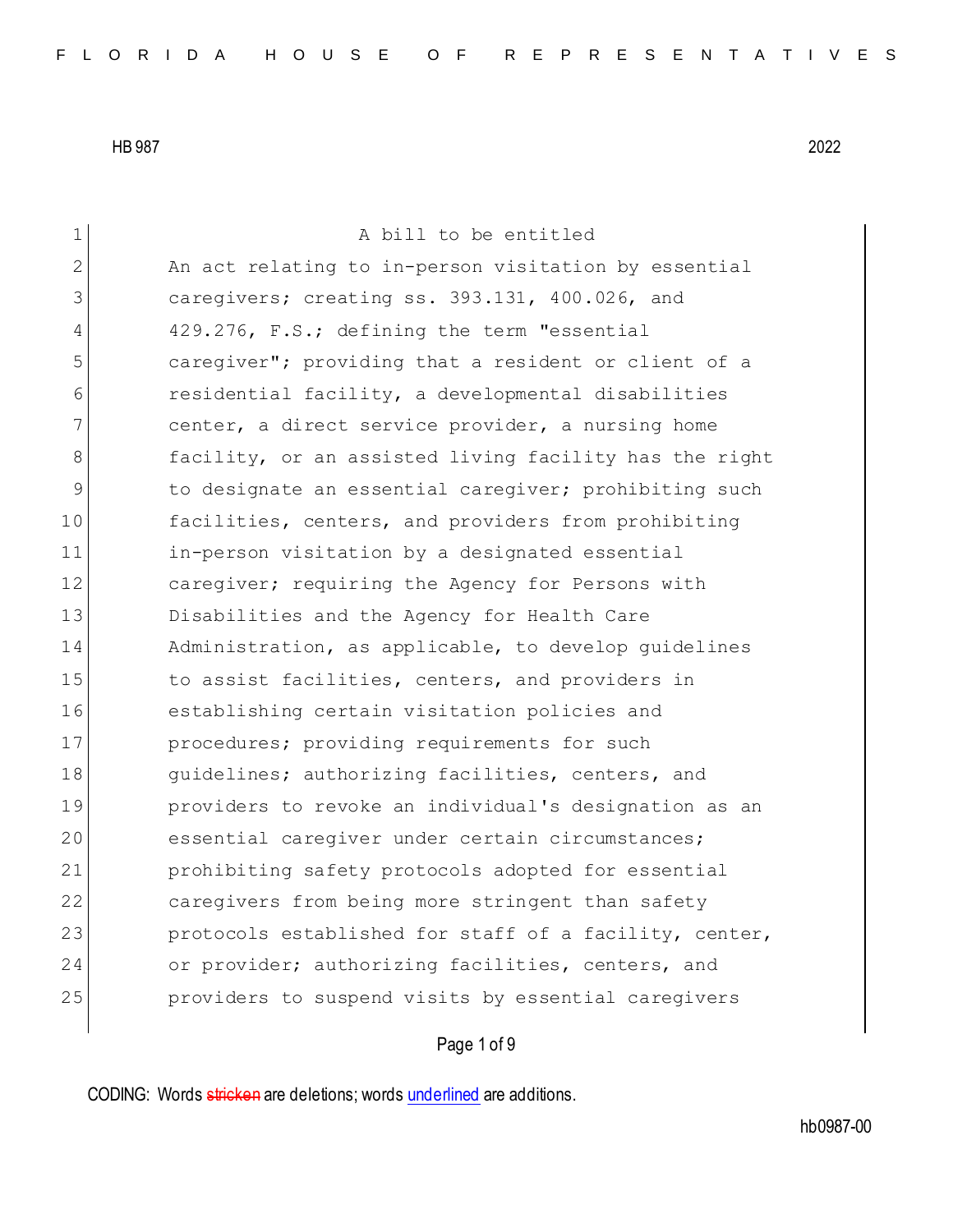| 26 | for a specified period under certain circumstances;              |
|----|------------------------------------------------------------------|
| 27 | authorizing facilities, centers, and providers to                |
| 28 | submit a request to the applicable agency for an                 |
| 29 | extension of such suspension; prohibiting an extension           |
| 30 | from exceeding a specified number of days; requiring             |
| 31 | facilities, centers, and providers to submit a                   |
| 32 | separate request for each extension; providing                   |
| 33 | construction; providing for preemption; providing for            |
| 34 | rulemaking; providing an effective date.                         |
| 35 |                                                                  |
| 36 | Be It Enacted by the Legislature of the State of Florida:        |
| 37 |                                                                  |
| 38 | Section 1. Section 393.131, Florida Statutes, is created         |
| 39 | to read:                                                         |
| 40 | 393.131 Essential caregivers; in-person visitation.-             |
| 41 | As used in this section, the term "essential<br>(1)              |
| 42 | caregiver" means a family member, friend, guardian, or other     |
| 43 | individual designated by a resident or client of a residential   |
| 44 | facility, including, but not limited to, an intermediate care    |
| 45 | facility for the developmentally disabled; a developmental       |
| 46 | disabilities center; or a direct service provider for in-person  |
| 47 | visits.                                                          |
| 48 | A resident or client of a residential facility, a<br>$(2)$ (a)   |
| 49 | developmental disabilities center, or a direct service provider, |
| 50 | or his or her quardian or legal representative, has the right to |
|    | Page 2 of 9                                                      |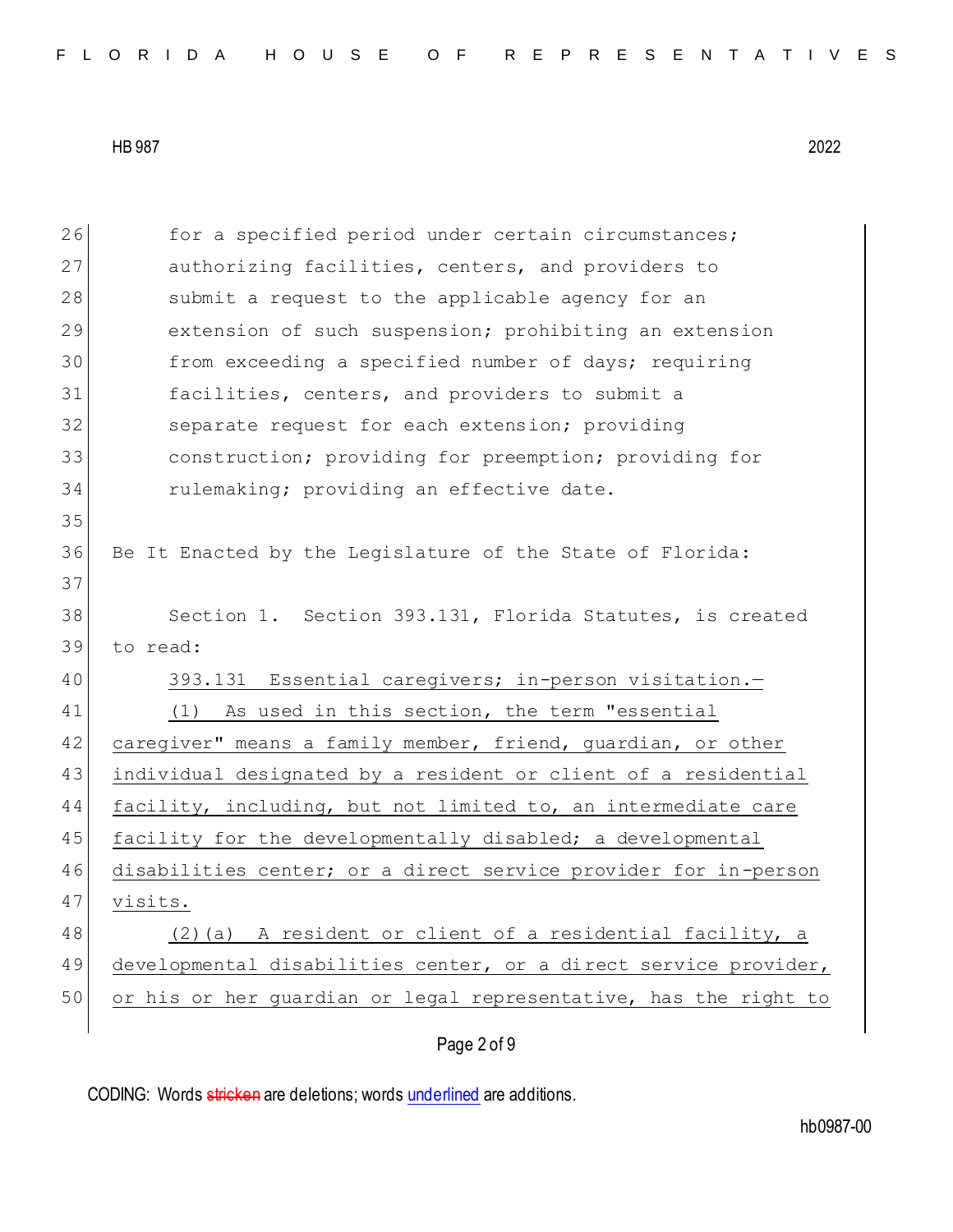| 51 | designate an essential caregiver. A facility, center, or         |
|----|------------------------------------------------------------------|
| 52 | provider may not prohibit in-person visitation by a resident's   |
| 53 | or client's designated essential caregiver.                      |
| 54 | Notwithstanding paragraph (a), the agency shall, by<br>(b)       |
| 55 | rule, develop guidelines to assist residential facilities,       |
| 56 | developmental disabilities centers, and direct service providers |
| 57 | in establishing essential caregiver visitation policies and      |
| 58 | procedures. The guidelines must require facilities, centers, and |
| 59 | providers to do all of the following:                            |
| 60 | 1. Allow a resident or client, or his or her guardian or         |
| 61 | legal representative, to designate an essential caregiver for    |
| 62 | in-person visitation in the same manner that a resident or       |
| 63 | client would designate a power of attorney.                      |
| 64 | 2. Establish a visitation schedule allowing the essential        |
| 65 | caregiver to visit the resident or client for at least 2 hours   |
| 66 | each day.                                                        |
| 67 | 3. Establish procedures to enable physical contact between       |
| 68 | the resident or client and essential caregiver.                  |
| 69 | 4. Obtain the signature of the essential caregiver               |
| 70 | certifying that the caregiver agrees to follow the facility's,   |
| 71 | center's, or provider's safety protocols, as applicable, and any |
| 72 | other rules adopted under this section.                          |
| 73 | Establish a visitor's log.<br>5.                                 |
| 74 | A residential facility, developmental disabilities<br>(C)        |
| 75 | center, or direct service provider may revoke an individual's    |
|    |                                                                  |

Page 3 of 9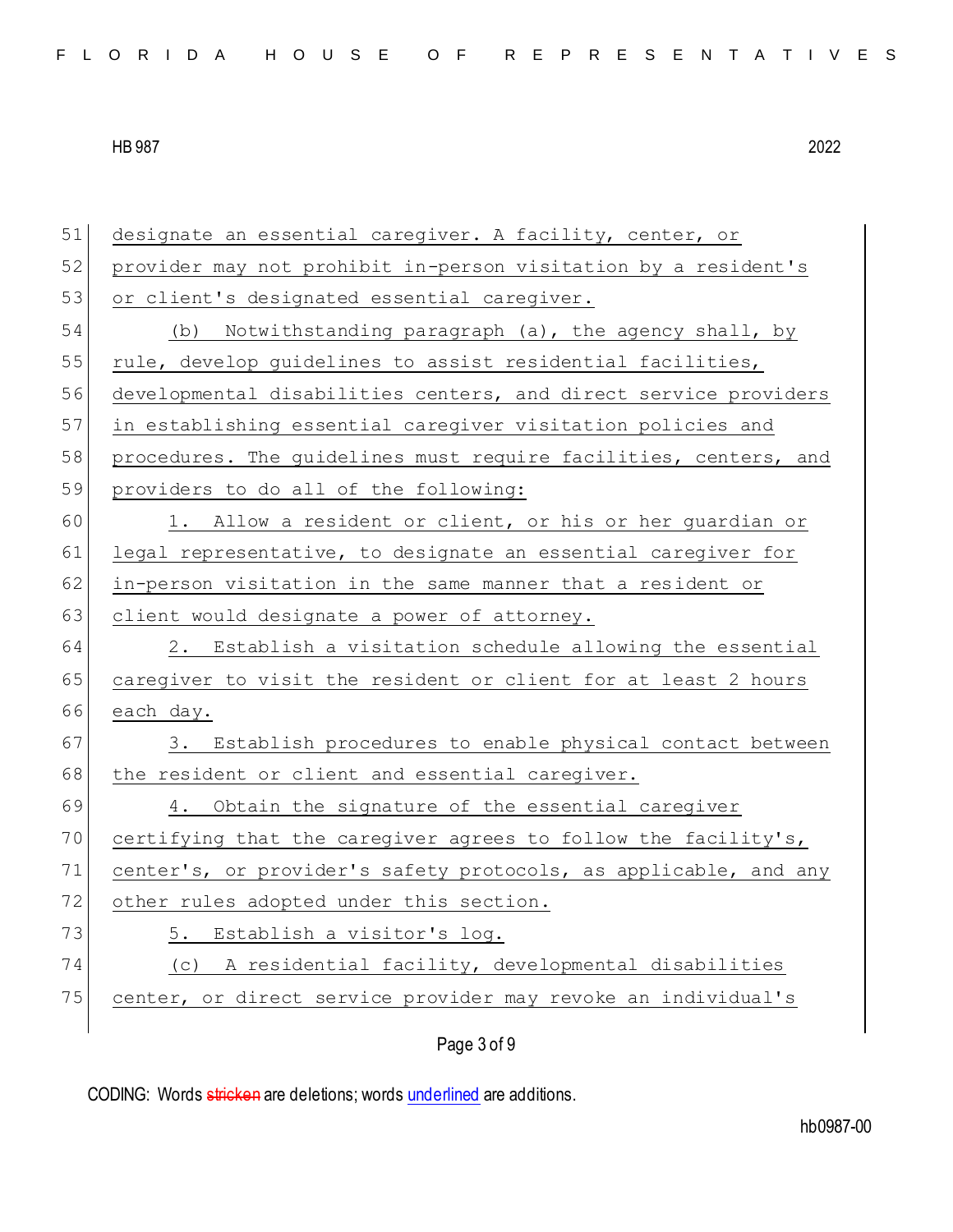| 76  | designation as an essential caregiver if the caregiver violates  |
|-----|------------------------------------------------------------------|
| 77  | the facility's, center's, or provider's safety protocols or      |
| 78  | rules adopted under this section. The safety protocols adopted   |
| 79  | by the facility, center, or provider for an essential caregiver  |
| 80  | may not be more stringent than the safety protocols established  |
| 81  | for the staff of the facility, center, or provider.              |
| 82  | (d) A residential facility, developmental disabilities           |
| 83  | center, or direct service provider may suspend visits by         |
| 84  | essential caregivers for no more than 7 days if in-person        |
| 85  | visitation poses a serious health risk to the residents or       |
| 86  | clients of the facility, center, or provider. A facility,        |
| 87  | center, or provider may submit a request to the agency for an    |
| 88  | extension to suspend in-person visitation for more than 7 days.  |
| 89  | However, any extension approved by the agency may not exceed a   |
| 90  | period of 7 days. A facility, center, or provider must submit a  |
| 91  | separate request for each extension.                             |
| 92  | This section does not require an essential caregiver<br>(3)      |
| 93  | to provide necessary care to a resident or client of a           |
| 94  | residential facility, developmental disabilities center, or      |
| 95  | direct service provider and such facility, center, or provider   |
| 96  | may not require an essential caregiver to provide necessary care |
| 97  | to the resident or client.                                       |
| 98  | This section prevails over any conflicting or<br>(4)             |
| 99  | inconsistent provisions of law.                                  |
| 100 | The agency shall adopt rules to implement this<br>(5)            |
|     | Page 4 of 9                                                      |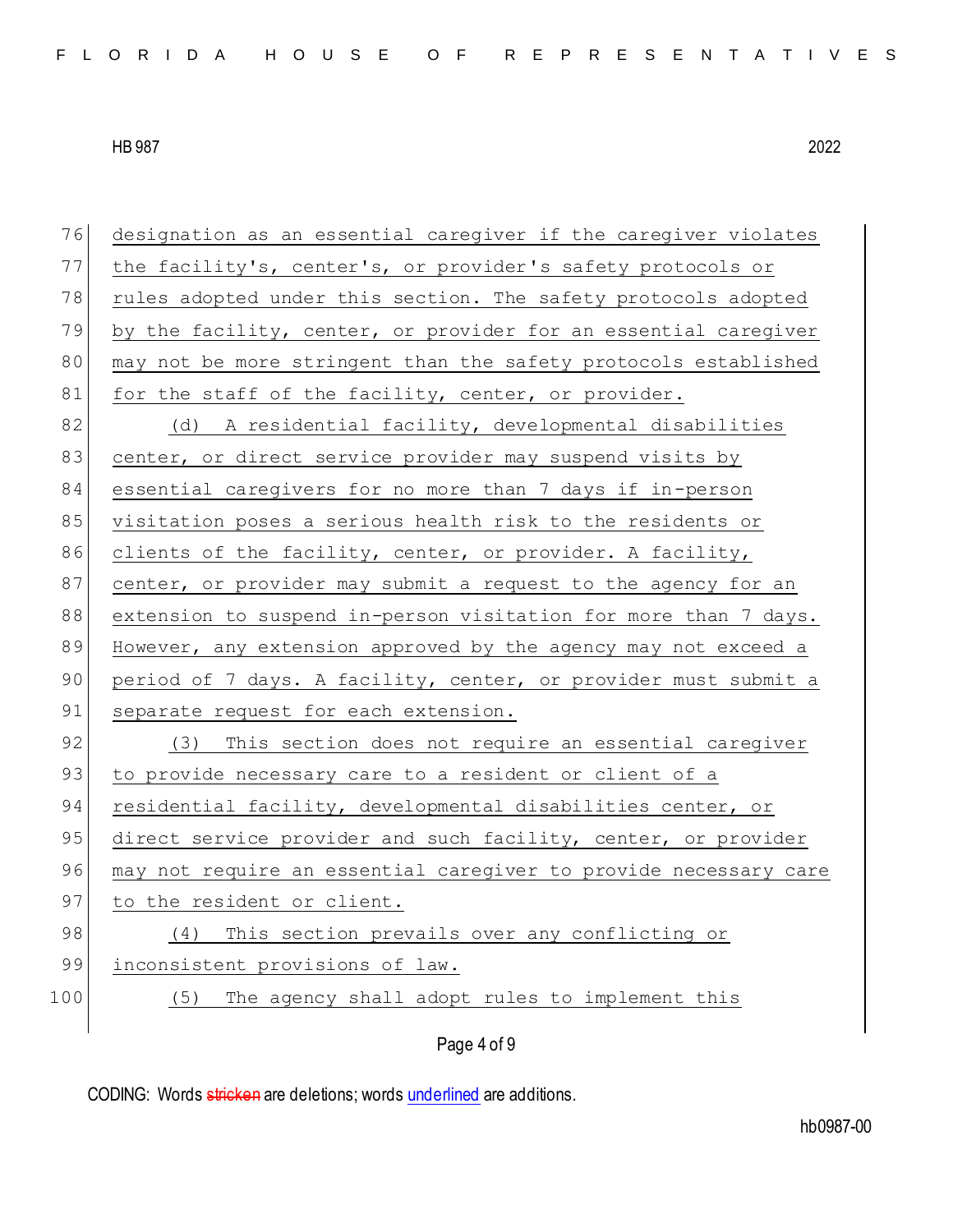101 section. 102 Section 2. Section 400.026, Florida Statutes, is created 103 to read: 104 400.026 Essential caregivers; in-person visitation.-105 (1) As used in this section, the term "essential 106 caregiver" means a family member, friend, quardian, or other 107 individual designated by a resident for in-person visits. 108 (2)(a) A resident of a nursing home facility, or his or 109 her guardian or legal representative, has the right to designate 110 an essential caregiver. A facility may not prohibit in-person 111 visitation by a resident's designated essential caregiver. 112 (b) Notwithstanding paragraph (a), the agency shall, by 113 rule, develop guidelines to assist nursing home facilities in 114 establishing essential caregiver visitation policies and 115 procedures. The guidelines must require the facilities to do all 116 of the following: 117 1. Allow a resident, or his or her guardian or legal 118 representative, to designate an essential caregiver for in-119 person visitation in the same manner that a resident would 120 designate a power of attorney. 121 2. Establish a visitation schedule allowing the essential 122 caregiver to visit the resident for at least 2 hours each day. 123 3. Establish procedures to enable physical contact between 124 the resident and essential caregiver. 125 4. Obtain the signature of the essential caregiver

Page 5 of 9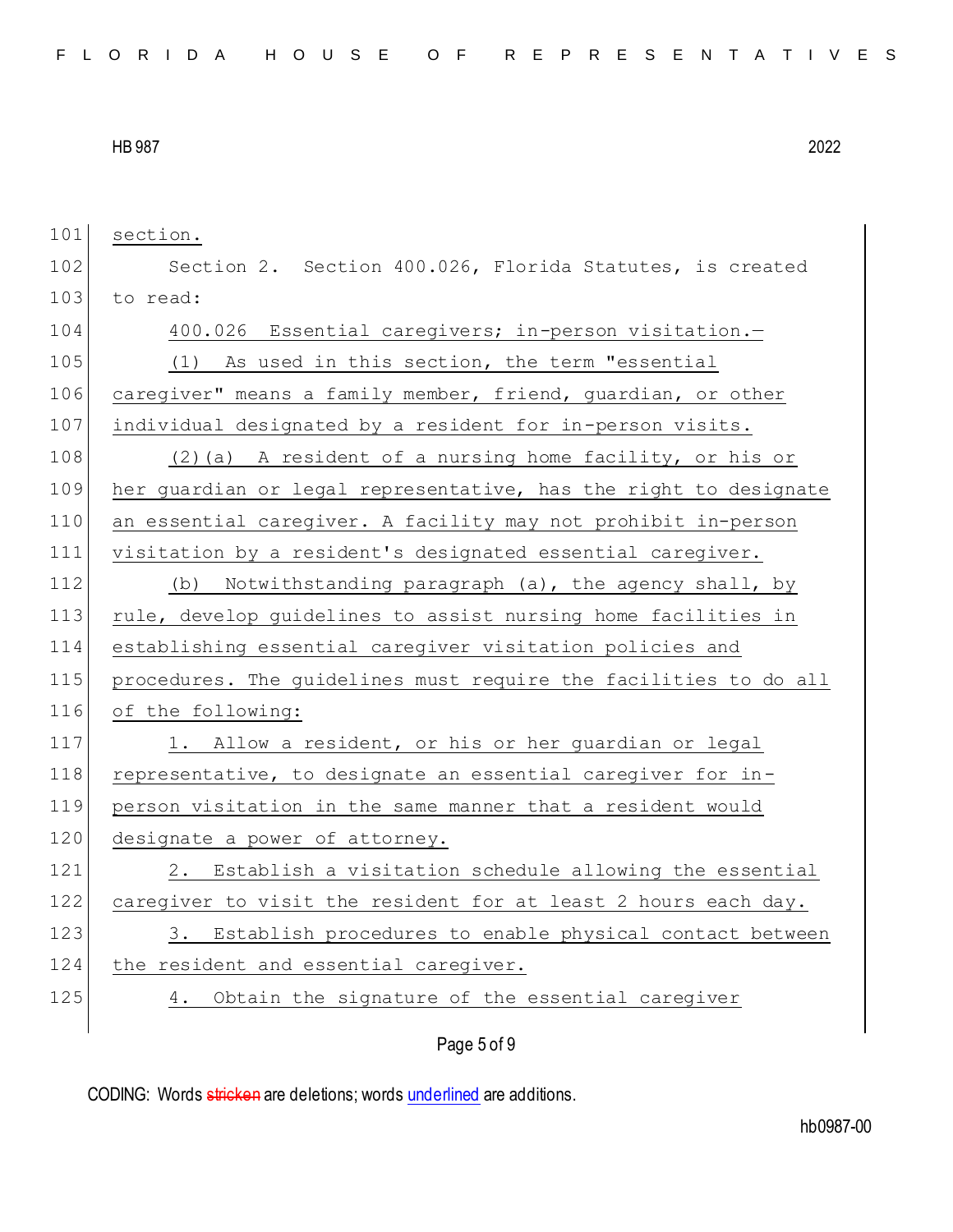| 126 | certifying that the caregiver agrees to follow the facility's    |
|-----|------------------------------------------------------------------|
| 127 | safety protocols and any other rules adopted under this section. |
| 128 | 5. Establish a visitor's log.                                    |
| 129 | (c) A nursing home facility may revoke an individual's           |
| 130 | designation as an essential caregiver if the caregiver violates  |
| 131 | the facility's safety protocols or rules adopted under this      |
| 132 | section. The safety protocols adopted by a nursing home facility |
| 133 | for an essential caregiver may not be more stringent than safety |
| 134 | protocols established for the facility's staff.                  |
| 135 | (d) A nursing home facility may suspend visits by                |
| 136 | essential caregivers for no more than 7 days if in-person        |
| 137 | visitation poses a serious health risk to the facility's         |
| 138 | residents. A facility may submit a request to the agency for an  |
| 139 | extension to suspend in-person visitation for more than 7 days.  |
| 140 | However, any extension approved by the agency may not exceed a   |
| 141 | period of 7 days. A facility must submit a separate request for  |
| 142 | each extension.                                                  |
| 143 | This section does not require an essential caregiver<br>(3)      |
| 144 | to provide necessary care to a resident and a nursing home       |
| 145 | facility may not require an essential caregiver to provide       |
| 146 | necessary care to the resident.                                  |
| 147 | This section prevails over any conflicting or<br>(4)             |
| 148 | inconsistent provisions of law.                                  |
| 149 | The agency shall adopt rules to implement this<br>(5)            |
| 150 | section.                                                         |
|     |                                                                  |

## Page 6 of 9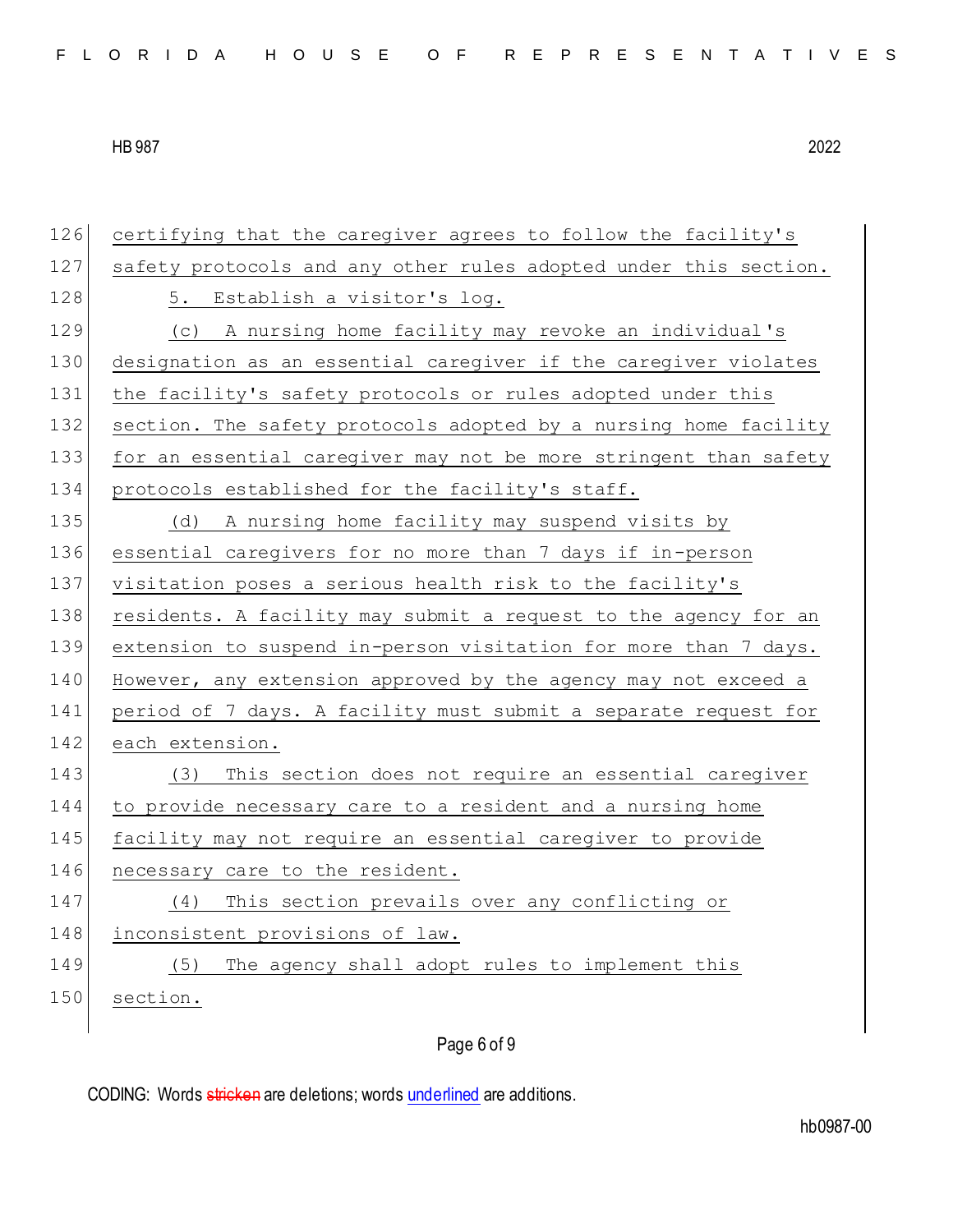| 151 | Section 3. Section 429.276, Florida Statutes, is created         |
|-----|------------------------------------------------------------------|
| 152 | to read:                                                         |
| 153 | 429.276 Essential caregivers; in-person visitation.-             |
| 154 | (1) As used in this section, the term "essential                 |
| 155 | caregiver" means a family member, friend, guardian, or other     |
| 156 | individual designated by a resident for in-person visits.        |
| 157 | (2) (a) A resident of an assisted living facility, or his        |
| 158 | or her guardian or legal representative, has the right to        |
| 159 | designate an essential caregiver. A facility may not prohibit    |
| 160 | in-person visitation by the resident's designated essential      |
| 161 | caregiver.                                                       |
| 162 | Notwithstanding paragraph (a), the agency shall, by<br>(b)       |
| 163 | rule, develop guidelines to assist assisted living facilities in |
| 164 | establishing essential caregiver visitation policies and         |
| 165 | procedures. The guidelines must require the facilities to do all |
| 166 | of the following:                                                |
| 167 | 1. Allow a resident, or his or her guardian or legal             |
| 168 | representative, to designate an essential caregiver for in-      |
| 169 | person visitation in the same manner that a resident would       |
| 170 | designate a power of attorney.                                   |
| 171 | 2. Establish a visitation schedule allowing the essential        |
| 172 | caregiver to visit the resident for at least 2 hours each day.   |
| 173 | Establish procedures to enable physical contact between<br>3.    |
| 174 | the resident and essential caregiver.                            |
| 175 | Obtain the signature of the essential caregiver<br>4.            |
|     | Page 7 of 9                                                      |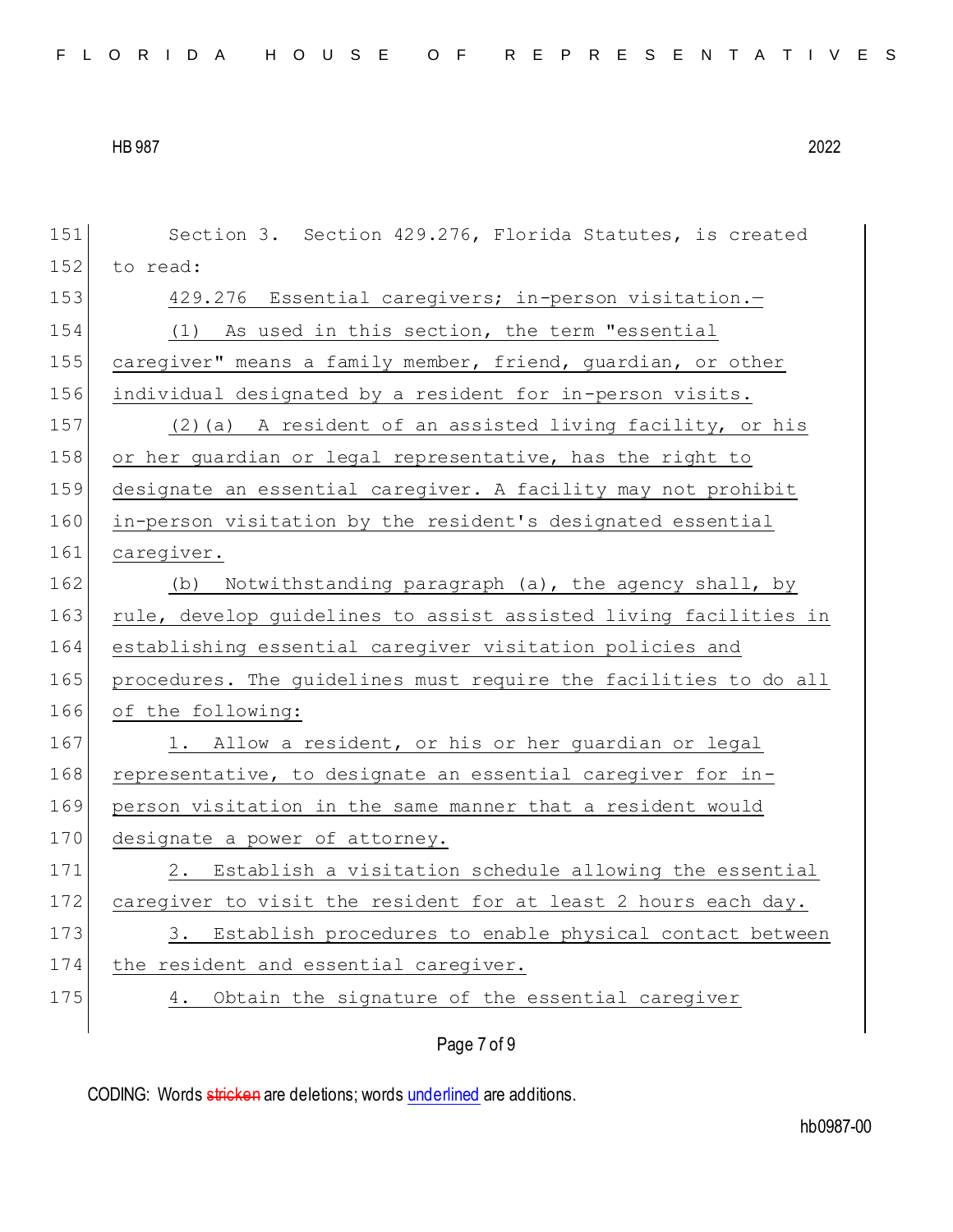| 176 | certifying that the caregiver agrees to follow the facility's    |
|-----|------------------------------------------------------------------|
| 177 | safety protocols and any other rules adopted under this section. |
| 178 | 5. Establish a visitor's log.                                    |
| 179 | (c) An assisted living facility may revoke an individual's       |
| 180 | designation as an essential caregiver if the caregiver violates  |
| 181 | the facility's safety protocols or rules adopted under this      |
| 182 | section. The safety protocols adopted by an assisted living      |
| 183 | facility for an essential caregiver may not be more stringent    |
| 184 | than safety protocols established for the facility's staff.      |
| 185 | (d) An assisted living facility may suspend visits by            |
| 186 | essential caregivers for no more than 7 days if in-person        |
| 187 | visitation poses a serious health risk to the facility's         |
| 188 | residents. A facility may submit a request to the agency for an  |
| 189 | extension to suspend in-person visitation for more than 7 days.  |
| 190 | However, any extension approved by the agency may not exceed a   |
| 191 | period of 7 days. A facility must submit a separate request for  |
| 192 | each extension.                                                  |
| 193 | This section does not require an essential careqiver<br>(3)      |
| 194 | to provide necessary care to a resident and an assisted living   |
| 195 | facility may not require an essential caregiver to provide       |
| 196 | necessary care the resident.                                     |
| 197 | This section prevails over any conflicting or<br>(4)             |
| 198 | inconsistent provisions of law.                                  |
| 199 | The agency shall adopt rules to implement this<br>(5)            |
| 200 | section.                                                         |
|     |                                                                  |

Page 8 of 9